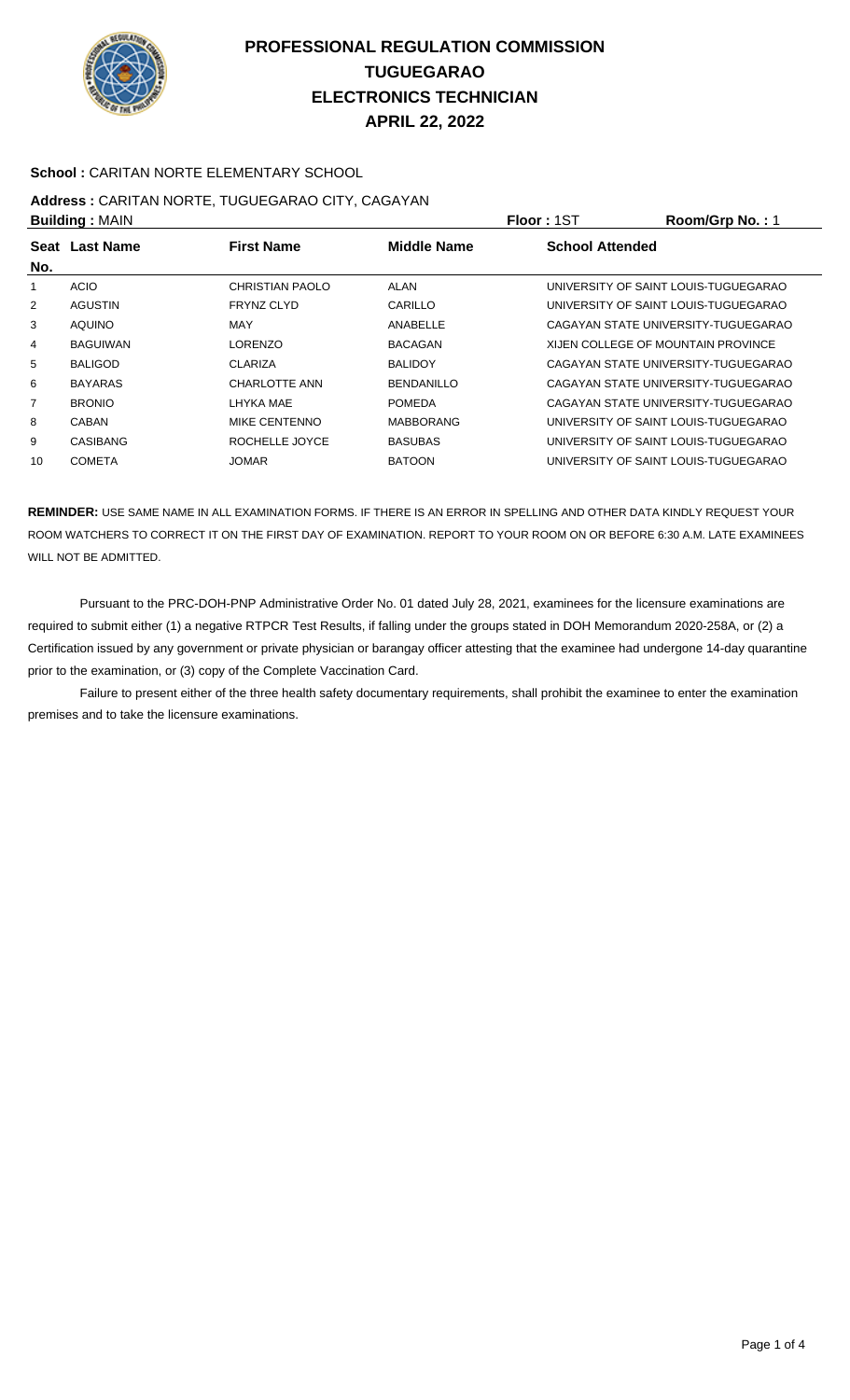

### **School :** CARITAN NORTE ELEMENTARY SCHOOL

# **Address :** CARITAN NORTE, TUGUEGARAO CITY, CAGAYAN

| <b>Building: MAIN</b> |                    |                       |                 | Floor: 1ST                        | Room/Grp No.: 2                              |
|-----------------------|--------------------|-----------------------|-----------------|-----------------------------------|----------------------------------------------|
| No.                   | Seat Last Name     | <b>First Name</b>     | Middle Name     | <b>School Attended</b>            |                                              |
|                       | CUSIT              | <b>KHAVEN</b>         | VILORIA         |                                   | CAGAYAN STATE UNIVERSITY-TUGUEGARAO          |
| 2                     | <b>DAYACUS</b>     | LOVE JOY EVYN         | <b>SALVADOR</b> |                                   | FEU INSTITUTE OF TECHNOLOGY (for FEU-E.A.C.) |
| 3                     | <b>DEFEO</b>       | <b>ROSEL</b>          | <b>BANAN</b>    |                                   | CAGAYAN STATE UNIVERSITY-TUGUEGARAO          |
| 4                     | DELA CRUZ          | <b>ROBEL</b>          | <b>SANTOS</b>   | UNIVERSITY OF LA SALETTE-SANTIAGO |                                              |
| 5                     | <b>DIAMOY</b>      | <b>JOSHUA</b>         | <b>DURAN</b>    |                                   | UNIVERSITY OF SAINT LOUIS-TUGUEGARAO         |
| 6                     | <b>ENERES</b>      | <b>VIRGINIA</b>       | <b>ESCALO</b>   |                                   | CAGAYAN STATE UNIVERSITY-TUGUEGARAO          |
| $\overline{7}$        | <b>EVANGELISTA</b> | <b>PHOEBE</b>         | <b>AGUSTIN</b>  | NEW ERA UNIVERSITY                |                                              |
| 8                     | <b>FLORES</b>      | <b>SALLY</b>          | ALADA           | UNIVERSITY OF THE EAST-MANILA     |                                              |
| 9                     | <b>GARCIA</b>      | <b>JEANNE SHANNON</b> | ORIAL           | UNIVERSITY OF LA SALETTE-SANTIAGO |                                              |
| 10                    | <b>GELACIO</b>     | <b>HARVEY IAN</b>     | <b>SANTIAGO</b> |                                   | AMA COMPUTER COLLEGE-SANTIAGO CITY           |
|                       |                    |                       |                 |                                   |                                              |

**REMINDER:** USE SAME NAME IN ALL EXAMINATION FORMS. IF THERE IS AN ERROR IN SPELLING AND OTHER DATA KINDLY REQUEST YOUR ROOM WATCHERS TO CORRECT IT ON THE FIRST DAY OF EXAMINATION. REPORT TO YOUR ROOM ON OR BEFORE 6:30 A.M. LATE EXAMINEES WILL NOT BE ADMITTED.

 Pursuant to the PRC-DOH-PNP Administrative Order No. 01 dated July 28, 2021, examinees for the licensure examinations are required to submit either (1) a negative RTPCR Test Results, if falling under the groups stated in DOH Memorandum 2020-258A, or (2) a Certification issued by any government or private physician or barangay officer attesting that the examinee had undergone 14-day quarantine prior to the examination, or (3) copy of the Complete Vaccination Card.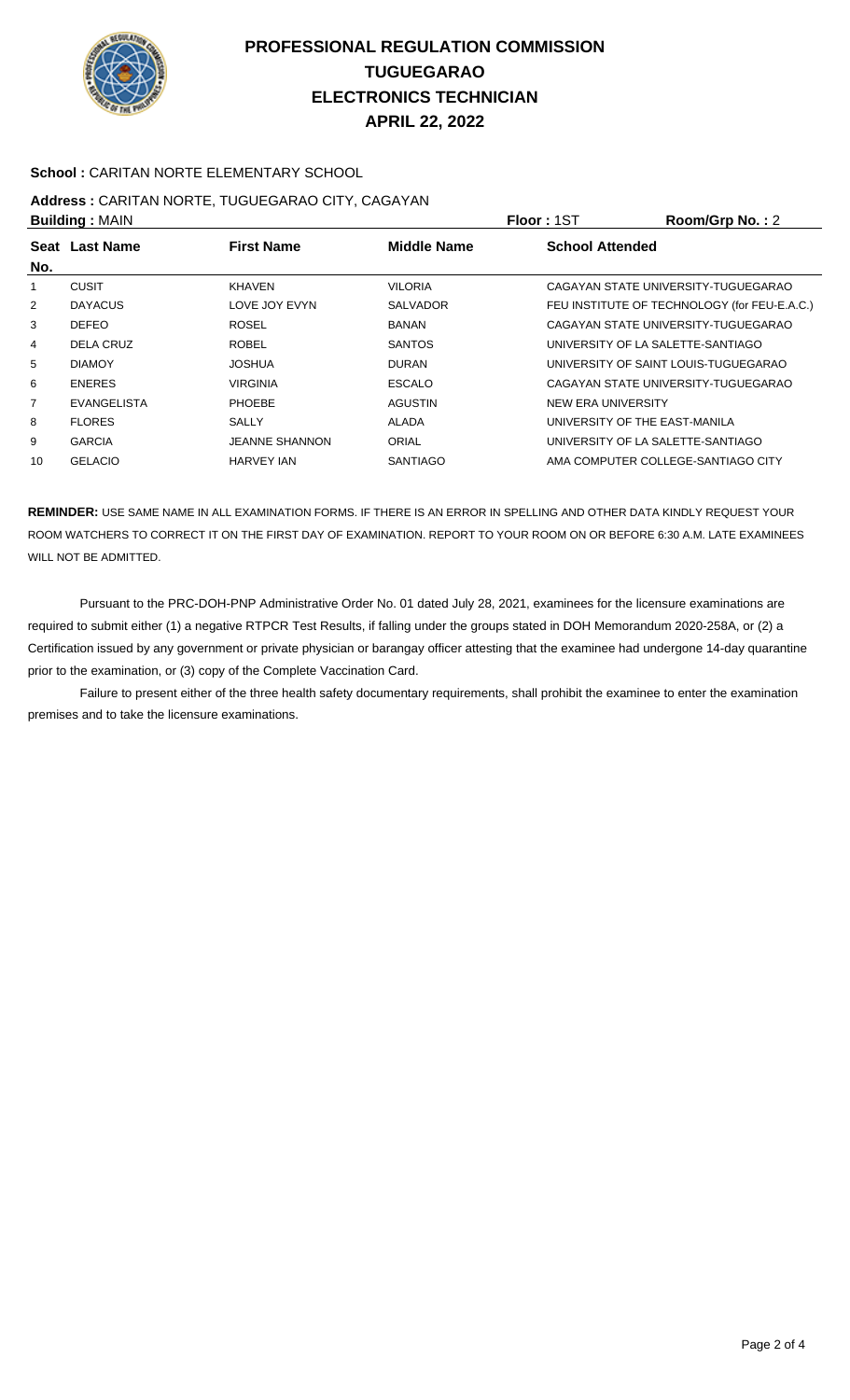

### **School :** CARITAN NORTE ELEMENTARY SCHOOL

## **Address :** CARITAN NORTE, TUGUEGARAO CITY, CAGAYAN **Building :** MAIN **Floor :** 1ST **Room/Grp No. :** 3

| <b>DUILUILLY</b> ULAIN |                 |                     |                    | .                              | 110011101111101110                     |
|------------------------|-----------------|---------------------|--------------------|--------------------------------|----------------------------------------|
|                        | Seat Last Name  | <b>First Name</b>   | <b>Middle Name</b> | <b>School Attended</b>         |                                        |
| No.                    |                 |                     |                    |                                |                                        |
|                        | <b>LUGO</b>     | MICHELENE CHARIZ    | <b>PLACIDO</b>     |                                | CAGAYAN STATE UNIVERSITY-TUGUEGARAO    |
| $\overline{2}$         | <b>MAMUAD</b>   | ALLAN MICHAEL       | <b>NICOLAS</b>     |                                | CAGAYAN STATE UNIVERSITY-TUGUEGARAO    |
| 3                      | MARAYAG         | JAY-VEE             | <b>BAUSTISTA</b>   |                                | CAGAYAN STATE UNIVERSITY-TUGUEGARAO    |
| 4                      | <b>MASIRAG</b>  | MICHAEL JOHN        | <b>DELA CRUZ</b>   |                                | UNIVERSITY OF SAINT LOUIS-TUGUEGARAO   |
| 5                      | MATALANG        | <b>ALFY</b>         | DE LEON            |                                | CAGAYAN STATE UNIVERSITY-TUGUEGARAO    |
| 6                      | <b>MONREAL</b>  | JAY                 | NAJE               |                                | DIVINE WORD COLLEGE OF LEGAZPI         |
| 7                      | PADALOY         | VANESA              | VILLANUEVA         |                                | UNIVERSITY OF LA SALETTE-SANTIAGO      |
| 8                      | <b>PANER</b>    | <b>REYMARK RYAN</b> | <b>DIPANIO</b>     | <b>SAINT MARY'S UNIVERSITY</b> |                                        |
| 9                      | <b>PAUIG</b>    | <b>MELVINSON</b>    | <b>ROBLEDO</b>     |                                | UNIVERSITY OF SAINT LOUIS-TUGUEGARAO   |
| 10                     | <b>PINTUCAN</b> | PEEBLES JERKIN      | <b>MANGABANG</b>   |                                | MAPUA UNIVERSITY (FOR M.I.T.) - MANILA |
|                        |                 |                     |                    |                                |                                        |

**REMINDER:** USE SAME NAME IN ALL EXAMINATION FORMS. IF THERE IS AN ERROR IN SPELLING AND OTHER DATA KINDLY REQUEST YOUR ROOM WATCHERS TO CORRECT IT ON THE FIRST DAY OF EXAMINATION. REPORT TO YOUR ROOM ON OR BEFORE 6:30 A.M. LATE EXAMINEES WILL NOT BE ADMITTED.

 Pursuant to the PRC-DOH-PNP Administrative Order No. 01 dated July 28, 2021, examinees for the licensure examinations are required to submit either (1) a negative RTPCR Test Results, if falling under the groups stated in DOH Memorandum 2020-258A, or (2) a Certification issued by any government or private physician or barangay officer attesting that the examinee had undergone 14-day quarantine prior to the examination, or (3) copy of the Complete Vaccination Card.